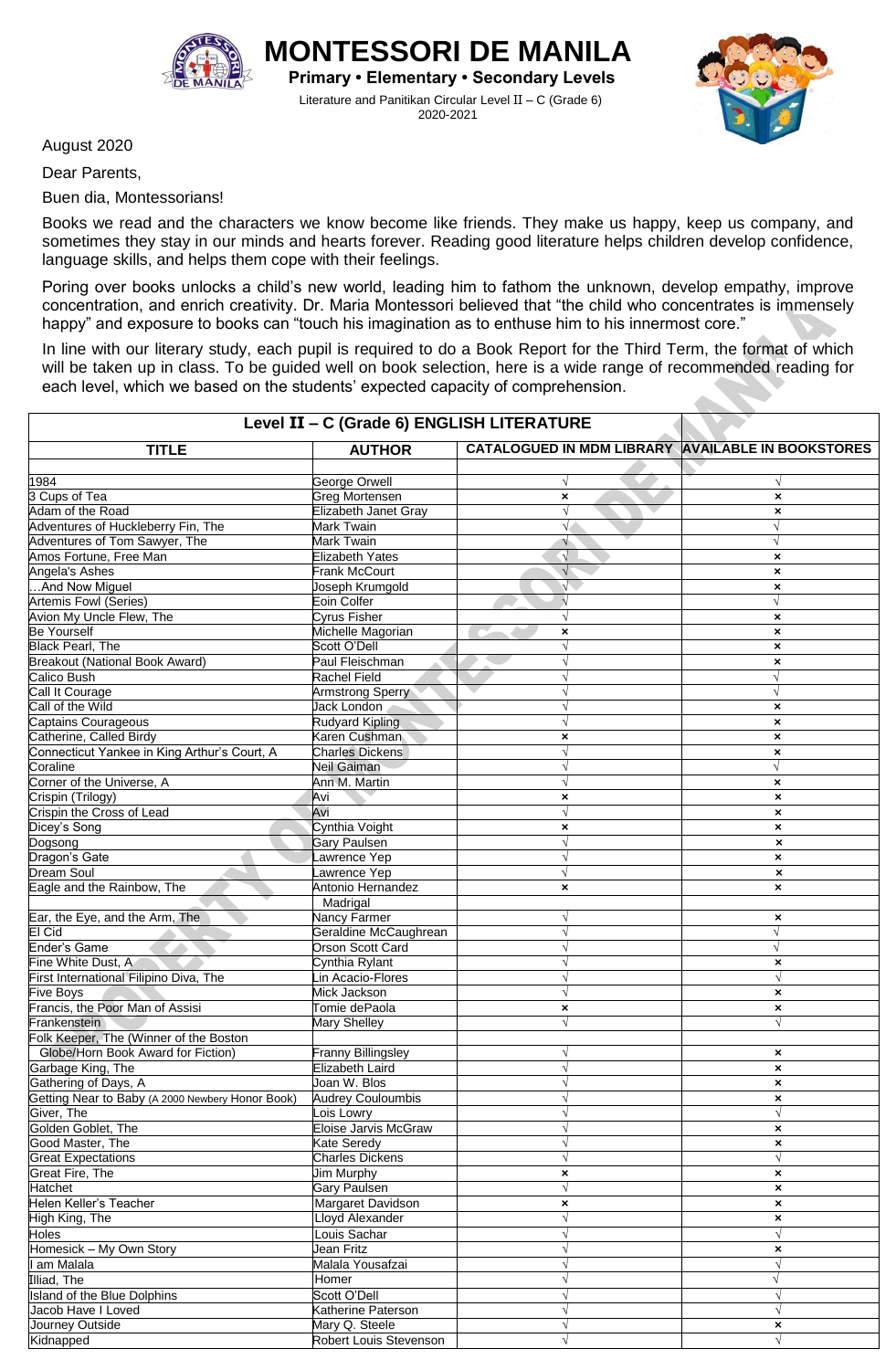| Last Girls of Pompeii, The                                             | Kathryn Lasky                        | ×                              | $\boldsymbol{\mathsf{x}}$      |
|------------------------------------------------------------------------|--------------------------------------|--------------------------------|--------------------------------|
| Last of the Mohicans, The                                              | James Fenimore Cooper                | $\sqrt{ }$                     | $\boldsymbol{\mathsf{x}}$      |
| Life of Pi                                                             | Yann Martel                          |                                |                                |
|                                                                        |                                      |                                |                                |
| Little House in Brookfield                                             | Maria D. Wilkes                      |                                | $\boldsymbol{\mathsf{x}}$      |
| Little Men                                                             | ouisa May Alcott                     |                                | V                              |
| Little Women                                                           | ouisa May Alcott                     | $\sqrt{ }$                     | $\sqrt{ }$                     |
| Little Women at Christmas                                              | ouisa May Alcott                     | $\sqrt{ }$                     | $\sqrt{}$                      |
| Looking Glass Wars, The                                                | <b>Frank Beddor</b>                  | ×                              | $\boldsymbol{\mathsf{x}}$      |
| Lord of the Flies                                                      | William Golding                      | $\sqrt{ }$                     | $\sqrt{}$                      |
| Lorna Doone                                                            | R.D. Blackmore                       | $\boldsymbol{\mathsf{x}}$      | $\boldsymbol{\mathsf{x}}$      |
| Man in the Iron Mask, The                                              | Alexander Dumas                      | $\sqrt{ }$                     |                                |
|                                                                        |                                      |                                |                                |
| Maniac Magee                                                           | Jerry Spinelli                       | ×                              | √                              |
| Many Stones (A 2000 National Book Award Finalist)                      | Carolyn Coman                        | $\sqrt{ }$                     | $\pmb{\times}$                 |
| Marvelous Adventure of Sebastian, The                                  | <b>Lloyd Alexander</b>               | ×                              | $\boldsymbol{\mathsf{x}}$      |
| Matilda                                                                | <b>Roald Dahl</b>                    | $\sqrt{ }$                     | $\sqrt{}$                      |
| Midnight Magic                                                         | Avi                                  | $\sqrt{ }$                     | $\pmb{\times}$                 |
| Miracles on Maple Hill                                                 | Virginia Sorensen                    | $\boldsymbol{\mathsf{x}}$      | $\boldsymbol{\mathsf{x}}$      |
| Missing May                                                            | Cynthia Rylant                       |                                | $\mathbf{x}$                   |
| <b>Moby Dick</b>                                                       | Herman Melville                      | $\sqrt{ }$                     | $\sqrt{}$                      |
|                                                                        | <b>Eloise Jarvis McGraw</b>          | $\sqrt{ }$                     |                                |
| Moccasin Trail                                                         |                                      |                                | $\boldsymbol{\mathsf{x}}$      |
| Mutiny on the Bounty                                                   | Retold by Margarette                 | $\boldsymbol{\mathsf{x}}$      | $\boldsymbol{\mathsf{x}}$      |
|                                                                        | incoln                               |                                |                                |
| My Brother Sam Is Dead                                                 | James Lincoln                        | ×                              | $\sqrt{ }$                     |
| My Father, the "Soldier"                                               | Jake Advincula                       | $\sqrt{ }$                     | $\sqrt{ }$                     |
| My Sister Shahrazad: Tales from the Arabian                            |                                      |                                |                                |
| <b>Nights</b>                                                          | Robert Leeson                        | ×                              | $\boldsymbol{\mathsf{x}}$      |
| Noonday Friends, The (Newbery Honor Book)                              |                                      | $\sqrt{ }$                     |                                |
|                                                                        | Mary Stolz                           |                                | $\pmb{\times}$                 |
| Nothing but the Truth (A Documentary Novel)                            | Avi                                  | $\sqrt{ }$                     |                                |
| Old Man and the Sea, The                                               | <b>Ernest Hemingway</b>              | $\sqrt{ }$                     | $\sqrt{}$                      |
| One Thousand Paper Cranes                                              | Takayak Ishii                        | ×                              | $\boldsymbol{\mathsf{x}}$      |
| <b>Ordinary Miracles</b>                                               | Stephanie S. Tolan                   | $\sqrt{}$                      | $\pmb{\times}$                 |
| Penderwicks, The                                                       | Jeanne Birdsall                      | $\boldsymbol{\mathsf{x}}$      | $\sqrt{ }$                     |
| Perilous Gard, The                                                     | <b>Elizabeth Marie Pope</b>          | √                              | $\pmb{\times}$                 |
| Pilgrimage, The                                                        | Paulo Coelho                         | $\sqrt{ }$                     | $\sqrt{}$                      |
| Rabble Starkey                                                         | ois Lowry                            | $\sqrt{}$                      |                                |
|                                                                        |                                      |                                | $\pmb{\times}$                 |
| Rascal                                                                 | <b>Sterling North</b>                | $\mathbf{x}$                   | $\boldsymbol{\mathsf{x}}$      |
| Red Badge of Courage, The                                              | Stephen Crane                        | $\sqrt{}$                      | $\boldsymbol{\mathsf{x}}$      |
| Reluctant Hero, The                                                    | in Acacio Flores                     | $\sqrt{}$                      | V                              |
| <b>Rifles for Watie</b>                                                | <b>Herold Keith</b>                  | $\sqrt{ }$                     | $\pmb{\times}$                 |
| Ring of Endless Light, A                                               | Madeleine L'Engle                    | $\sqrt{ }$                     | $\boldsymbol{\mathsf{x}}$      |
| Roll of Thunder, Hear My Cry                                           | Mildred D. Taylor                    |                                | $\boldsymbol{\mathsf{x}}$      |
| Royal Diaries: Eleanor, Crown Jewel of                                 |                                      |                                |                                |
|                                                                        |                                      |                                |                                |
| Aquitaine, The                                                         | Kristiana Gregory                    | $\sqrt{ }$                     | $\boldsymbol{\mathsf{x}}$      |
| Sarah, Plain and Tall                                                  | Patricia Maclachlan                  | $\sqrt{ }$                     | $\boldsymbol{\mathsf{x}}$      |
| Secret Life of Amanda K. Woods, The                                    |                                      |                                |                                |
| (The National Book Award)                                              | Ann Cameron                          | V                              | $\boldsymbol{\mathsf{x}}$      |
| Secret of the Andes                                                    | Ann Nolan Clark                      | $\sqrt{ }$                     | $\boldsymbol{\mathsf{x}}$      |
| Sign of the Beaver, The                                                | <b>Elizabeth George Speare</b>       | $\boldsymbol{\mathsf{x}}$      | $\boldsymbol{\mathsf{x}}$      |
| Silas Marner                                                           |                                      | $\sqrt{ }$                     |                                |
|                                                                        | George Eliot                         |                                | $\boldsymbol{\mathsf{x}}$      |
| Silver Pencil, The                                                     | Alice Dalgliesh                      | $\sqrt{ }$                     | $\boldsymbol{\mathsf{x}}$      |
| Sing Down the Moon                                                     | Scott O'Dell                         |                                | $\pmb{\times}$                 |
| Singing Tree, The                                                      | Kate Seredy                          | $\sqrt{ }$                     | $\boldsymbol{\mathsf{x}}$      |
| Skellig (Michael L. Printz Award for Excellence                        |                                      |                                |                                |
| in Young Adult Literature)                                             | David Almond                         | V                              | $\boldsymbol{\mathsf{x}}$      |
| Slave Dancer, The                                                      | Paula Fox                            | $\sqrt{ }$                     |                                |
| Sold for Silver                                                        | Janet Lim                            |                                | $\boldsymbol{\mathsf{x}}$      |
|                                                                        |                                      | ×                              | $\boldsymbol{\mathsf{x}}$      |
| Solitaire Blue, A                                                      | Cynthia Voight                       | ×                              | $\boldsymbol{\mathsf{x}}$      |
| Speak                                                                  | Laurie Halse Anderson                | $\sqrt{}$                      | $\boldsymbol{\mathsf{x}}$      |
| Staff of Life, The: A Story about Giselle Conception Didith T. Rodrigo |                                      | $\sqrt{ }$                     |                                |
| Teacher, The                                                           | Neni Sta. Romana-Cruz                |                                | $\sqrt{ }$                     |
| Trumpet of the Swan, The                                               |                                      |                                |                                |
| (Winner of the Newbery Medal)                                          | E.B. White                           |                                | $\boldsymbol{\mathsf{x}}$      |
| Twenty Thousand Leagues Under the Sea                                  | Jules Verne                          |                                | $\sqrt{}$                      |
| Vocations.                                                             | Artemio R. Leon                      |                                | $\boldsymbol{\mathsf{x}}$      |
| <b>Votes for Women</b>                                                 | Belinda Hollyer                      |                                |                                |
| <b>Within Reach: My Everest Story</b>                                  |                                      |                                | $\boldsymbol{\mathsf{x}}$      |
|                                                                        | Mark Pfetzer/Jack Galvin             |                                | $\boldsymbol{\mathsf{x}}$      |
| Wheel of Surya, The                                                    | Jamela Gavin                         |                                | $\boldsymbol{\mathsf{x}}$      |
| Wheel on the School, The                                               | Meindert DeJong                      |                                | $\pmb{\times}$                 |
| White Fang                                                             | Jack London                          |                                | $\sqrt{}$                      |
| World, My World, in My Eyes, The                                       |                                      |                                | $\sqrt{ }$                     |
| <b>Wuthering Heights</b>                                               | Carl Matthew Rodriguez               |                                |                                |
| Year Down Yonder, A (Winner 2001 Newbery Medal) Richard Peck           | <b>Emily Bronte</b>                  |                                | V                              |
|                                                                        |                                      |                                | $\boldsymbol{\mathsf{x}}$      |
|                                                                        |                                      |                                |                                |
| Young Fu of the Upper Yangtze                                          | Elizabeth Foreman Lewis              |                                | $\boldsymbol{\mathsf{x}}$      |
| Z for Zachariah                                                        | Robert C. O'Brien                    | $\boldsymbol{\mathsf{x}}$      | $\boldsymbol{\mathsf{x}}$      |
|                                                                        | <b>FILIPINO PANITIKAN</b>            |                                |                                |
|                                                                        |                                      |                                |                                |
| <b>AKLAT</b>                                                           | <b>MAY-AKDA</b>                      | <b>AKLAT</b>                   | <b>MAY-AKDA</b>                |
|                                                                        |                                      |                                |                                |
| 5 Pira-pirasong Dula ng Buhay                                          | Teresita Manaloto Magnaye            | $\boldsymbol{\mathsf{x}}$      | $\boldsymbol{\mathsf{x}}$      |
|                                                                        |                                      | $\boldsymbol{\mathsf{x}}$      | $\boldsymbol{\mathsf{x}}$      |
| Ako, Mga                                                               | Amalia Salamat                       |                                |                                |
| AMKU-Aklat ng Magagandang Kwento 1,3                                   | C.S. Canonigo at                     |                                |                                |
|                                                                        | Teresita C. Basadre                  | $\boldsymbol{\mathsf{x}}$      | $\boldsymbol{\mathsf{x}}$      |
| Analohiya ng mga Nagwaging Akda                                        | Genoveva E. Matute                   | $\pmb{\times}$                 | $\pmb{\times}$                 |
| Babae at Iba Pang mga Kwento<br><b>Biyaheng Page</b>                   | Genoveva E. Matute<br>Carla M. Pacis | $\boldsymbol{\mathsf{x}}$<br>N | $\boldsymbol{\mathsf{x}}$<br>× |

2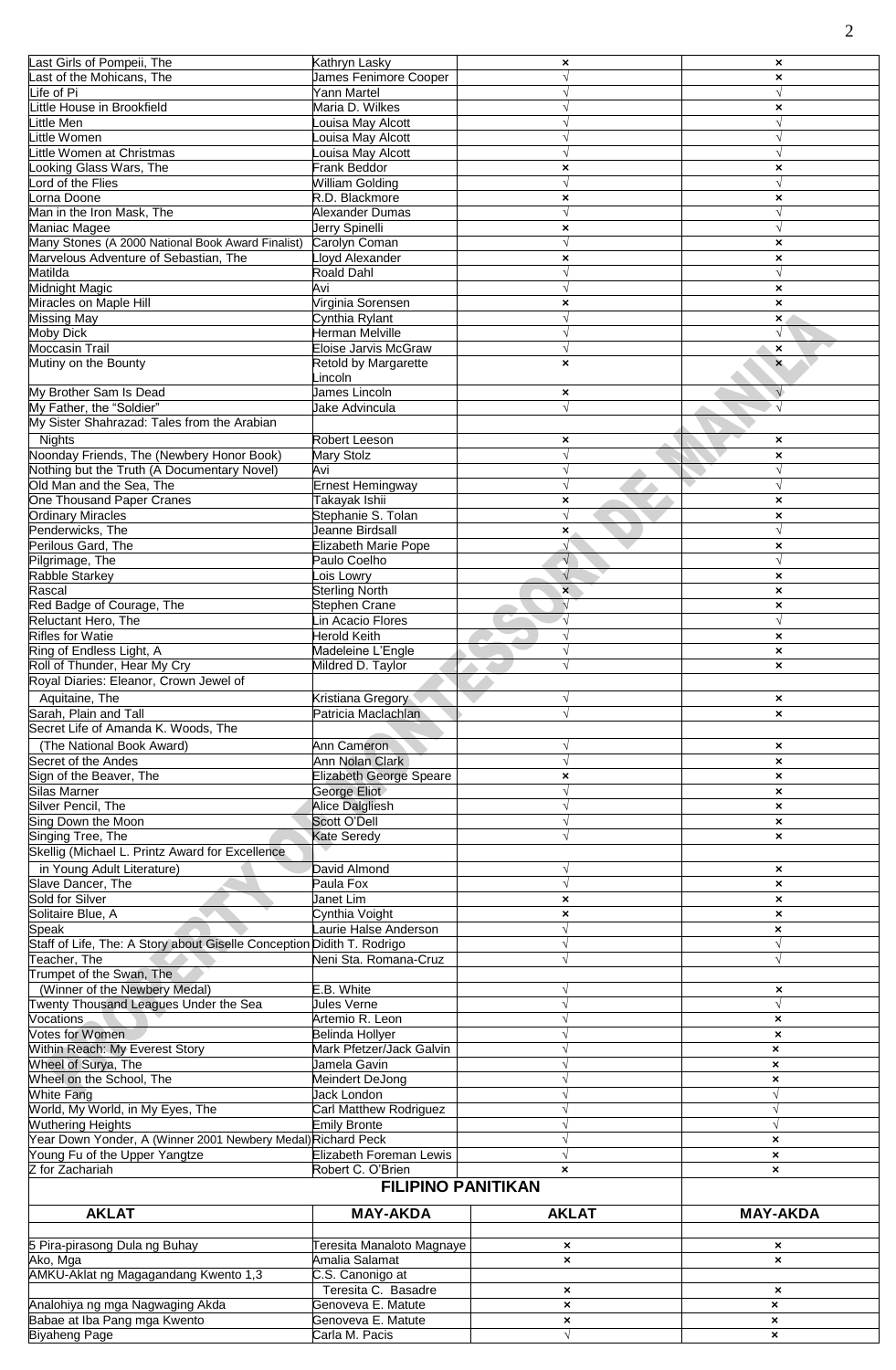| Damdamin ni Corazon at Iba Pang mga Kuwento<br>Gloria Villaraza Guzman<br>$\sqrt{ }$<br>$\boldsymbol{\mathsf{x}}$<br>Genoveva Edroza Matute<br>Diaspora at Iba Pang mga Kwento<br>$\pmb{\times}$<br>Francisco Balagtas: Florante at Laura<br>A new verse translation by<br>Randy M. Bustamante<br>V<br>×<br>Florante at Laura<br>$\sqrt{ }$<br>Francisco Balagtas<br>$\sqrt{ }$<br>Flores de Mayo<br>Joaquin Sy<br>$\pmb{\times}$<br>$\pmb{\times}$<br><b>Tahanan Books</b><br>Gintong Habihan, Ang<br>Mario O. De Guzman<br><b>Ibong Adarna</b><br>$\pmb{\times}$<br>$\pmb{\times}$<br>Ina at Ibang Katha<br>Doming G. Landicho<br>$\sqrt{ }$<br>$\pmb{\times}$<br>Becky Bravo<br>Isang Aral mula kay Juana<br>$\sqrt{}$<br>$\boldsymbol{\mathsf{x}}$<br><b>Isang Harding Papel</b><br>Augie Rivera<br>$\sqrt{}$<br>$\pmb{\times}$<br>Jin at ang Pawikan, Ang<br>Carla M. Pacis<br>$\sqrt{ }$<br>$\boldsymbol{\mathsf{x}}$<br>Jhun-Jhun, Noong Bago Ideklara ang Batas<br>Militar, Si<br>Augie Rivera<br>$\sqrt{ }$<br>Jose Rizal: Noli Me Tangere<br>Renato Vibiesca<br>×<br>$\boldsymbol{\mathsf{x}}$<br>Juan Beterano at Iba Pang Kwento, Si<br>Rosario De Guzman-Lingat<br>$\sqrt{ }$<br>$\boldsymbol{\mathsf{x}}$<br>Kandon<br>Reynaldo A. Duque<br>$\pmb{\times}$<br>×<br>Kanilang mga Sugat, Ang (Literary Awardee 1995)<br>Genoveva Matute<br>$\sqrt{ }$<br>×<br>Kasaysayan ng Magkaibigang Nena at Neneng<br>Veleriano Hernandez- Peña<br>$\pmb{\times}$<br>$\boldsymbol{\mathsf{x}}$<br>Christine Marie Lim Magpile<br>$\sqrt{ }$<br>Kayumanggi<br>$\mathbf{x}$<br>Kung Wala na ang Tag-araw, Ano Ngayon,<br>Rosario De Guzman-<br>Ricky?<br>Lingat<br>$\mathbf{x}$<br>Kuwarto ni Kiko, Ang<br>Becky Bravo<br>$\sqrt{ }$<br>×<br>Kwento ng Kaingan Orpheus, Ang<br>Pat V. Villafuerte<br>$\pmb{\times}$<br>×<br>$\sqrt{}$<br>Kwentong Ginto ng 50 Batikang Kwentista<br>Pedrito Reves<br>$\pmb{\times}$<br>Mag-anak na Cruz, Ang<br>$\sqrt{}$<br>iwayway A. Arceo<br>$\pmb{\times}$<br>Modernong Alamat Vol. 2, Mga<br>$\sqrt{}$<br>ampara Books<br>×<br>Modernong Alamat Vol. 3, Mga<br>ampara Books<br>$\boldsymbol{\mathsf{x}}$<br>Fausto J. Galauran<br>Monghita<br>isinalin sa Filipino ni<br>Lakangiling C. Garcia<br>$\sqrt{}$<br>$\pmb{\times}$<br>$\sqrt{ }$<br>Ms. Philippines<br>Isagani R. Cruz<br>$\pmb{\times}$<br>Antoine De Saint-Exupery<br>Munting Prinsipe, Ang<br>$\sqrt{ }$<br>$\boldsymbol{\mathsf{x}}$<br>Noong Unang Panahon<br>Hans Christian Andersen<br>/ Rene O. Villanueva<br>V<br>$\boldsymbol{\mathsf{x}}$<br>Orasyon: Sa Simbahan, sa Piitan at sa Coral<br>Ballroom ng Manila Hilton<br>Benigno R. Juan<br>$\boldsymbol{\mathsf{x}}$<br>×<br>Piling Katha, Mga<br>iwayway A. Arceo<br>$\pmb{\times}$<br>$\pmb{\times}$<br>Pitong, Noong Panahon ng mga Hapon, Si<br>Augie Rivera<br>$\sqrt{ }$<br>$\pmb{\times}$<br>Sampagitang Walang Bango<br>Iñigo Ed Regalado<br>$\pmb{\times}$<br>E. B. White<br>Sapot ni Charlotte<br>$\sqrt{ }$<br>$\pmb{\times}$<br>(isinalin sa Filipino)<br>Sugilanon: Mga Piling Maikling Kwentong<br>Hiligaynon<br>Rosario Cruz-Lucero<br>V<br>$\boldsymbol{\mathsf{x}}$<br>Suyuan sa Tubigan<br>Macario Pineda<br>$\pmb{\times}$<br>$\pmb{\times}$<br>Tala sa Dagat, Mga<br><b>Annett Acacio Flores</b><br>$\sqrt{}$<br>$\pmb{\times}$<br>Tao sa Malacañang, Ang<br>eonardo Mendez<br>V<br>$\boldsymbol{\mathsf{x}}$<br>Timbulan ng Pag-ibig at Iba Pang Kwento<br>Rosario Ladia Jose<br>$\sqrt{}$<br>$\pmb{\times}$<br>Titser: Isang Nobela<br>iwayway A. Arceo<br>$\pmb{\times}$<br>Ulos: 4 na Dula ng Pakikidigma sa Mindanao<br>Arthur P. Casanova<br>$\pmb{\times}$<br>$\boldsymbol{\mathsf{x}}$<br>Vicenteng Bingi<br>Jose Villa Panganiban<br>$\pmb{\times}$<br>$\pmb{\times}$ |          |                 |                |   |
|----------------------------------------------------------------------------------------------------------------------------------------------------------------------------------------------------------------------------------------------------------------------------------------------------------------------------------------------------------------------------------------------------------------------------------------------------------------------------------------------------------------------------------------------------------------------------------------------------------------------------------------------------------------------------------------------------------------------------------------------------------------------------------------------------------------------------------------------------------------------------------------------------------------------------------------------------------------------------------------------------------------------------------------------------------------------------------------------------------------------------------------------------------------------------------------------------------------------------------------------------------------------------------------------------------------------------------------------------------------------------------------------------------------------------------------------------------------------------------------------------------------------------------------------------------------------------------------------------------------------------------------------------------------------------------------------------------------------------------------------------------------------------------------------------------------------------------------------------------------------------------------------------------------------------------------------------------------------------------------------------------------------------------------------------------------------------------------------------------------------------------------------------------------------------------------------------------------------------------------------------------------------------------------------------------------------------------------------------------------------------------------------------------------------------------------------------------------------------------------------------------------------------------------------------------------------------------------------------------------------------------------------------------------------------------------------------------------------------------------------------------------------------------------------------------------------------------------------------------------------------------------------------------------------------------------------------------------------------------------------------------------------------------------------------------------------------------------------------------------------------------------------------------------------------------------------------------------------------------------------------------------------------------------------------------------------------------------------------------------------------------------------------------------------------------------------------------------------------------------------------------------------------------------------------------------------------------------------------------------------------------------------------------------------------------------------------------------------------------------------------------------|----------|-----------------|----------------|---|
|                                                                                                                                                                                                                                                                                                                                                                                                                                                                                                                                                                                                                                                                                                                                                                                                                                                                                                                                                                                                                                                                                                                                                                                                                                                                                                                                                                                                                                                                                                                                                                                                                                                                                                                                                                                                                                                                                                                                                                                                                                                                                                                                                                                                                                                                                                                                                                                                                                                                                                                                                                                                                                                                                                                                                                                                                                                                                                                                                                                                                                                                                                                                                                                                                                                                                                                                                                                                                                                                                                                                                                                                                                                                                                                                                                | Dalagita | Josefina Serion | $\pmb{\times}$ | × |
|                                                                                                                                                                                                                                                                                                                                                                                                                                                                                                                                                                                                                                                                                                                                                                                                                                                                                                                                                                                                                                                                                                                                                                                                                                                                                                                                                                                                                                                                                                                                                                                                                                                                                                                                                                                                                                                                                                                                                                                                                                                                                                                                                                                                                                                                                                                                                                                                                                                                                                                                                                                                                                                                                                                                                                                                                                                                                                                                                                                                                                                                                                                                                                                                                                                                                                                                                                                                                                                                                                                                                                                                                                                                                                                                                                |          |                 |                |   |
|                                                                                                                                                                                                                                                                                                                                                                                                                                                                                                                                                                                                                                                                                                                                                                                                                                                                                                                                                                                                                                                                                                                                                                                                                                                                                                                                                                                                                                                                                                                                                                                                                                                                                                                                                                                                                                                                                                                                                                                                                                                                                                                                                                                                                                                                                                                                                                                                                                                                                                                                                                                                                                                                                                                                                                                                                                                                                                                                                                                                                                                                                                                                                                                                                                                                                                                                                                                                                                                                                                                                                                                                                                                                                                                                                                |          |                 |                |   |
|                                                                                                                                                                                                                                                                                                                                                                                                                                                                                                                                                                                                                                                                                                                                                                                                                                                                                                                                                                                                                                                                                                                                                                                                                                                                                                                                                                                                                                                                                                                                                                                                                                                                                                                                                                                                                                                                                                                                                                                                                                                                                                                                                                                                                                                                                                                                                                                                                                                                                                                                                                                                                                                                                                                                                                                                                                                                                                                                                                                                                                                                                                                                                                                                                                                                                                                                                                                                                                                                                                                                                                                                                                                                                                                                                                |          |                 |                |   |
|                                                                                                                                                                                                                                                                                                                                                                                                                                                                                                                                                                                                                                                                                                                                                                                                                                                                                                                                                                                                                                                                                                                                                                                                                                                                                                                                                                                                                                                                                                                                                                                                                                                                                                                                                                                                                                                                                                                                                                                                                                                                                                                                                                                                                                                                                                                                                                                                                                                                                                                                                                                                                                                                                                                                                                                                                                                                                                                                                                                                                                                                                                                                                                                                                                                                                                                                                                                                                                                                                                                                                                                                                                                                                                                                                                |          |                 |                |   |
|                                                                                                                                                                                                                                                                                                                                                                                                                                                                                                                                                                                                                                                                                                                                                                                                                                                                                                                                                                                                                                                                                                                                                                                                                                                                                                                                                                                                                                                                                                                                                                                                                                                                                                                                                                                                                                                                                                                                                                                                                                                                                                                                                                                                                                                                                                                                                                                                                                                                                                                                                                                                                                                                                                                                                                                                                                                                                                                                                                                                                                                                                                                                                                                                                                                                                                                                                                                                                                                                                                                                                                                                                                                                                                                                                                |          |                 |                |   |
|                                                                                                                                                                                                                                                                                                                                                                                                                                                                                                                                                                                                                                                                                                                                                                                                                                                                                                                                                                                                                                                                                                                                                                                                                                                                                                                                                                                                                                                                                                                                                                                                                                                                                                                                                                                                                                                                                                                                                                                                                                                                                                                                                                                                                                                                                                                                                                                                                                                                                                                                                                                                                                                                                                                                                                                                                                                                                                                                                                                                                                                                                                                                                                                                                                                                                                                                                                                                                                                                                                                                                                                                                                                                                                                                                                |          |                 |                |   |
|                                                                                                                                                                                                                                                                                                                                                                                                                                                                                                                                                                                                                                                                                                                                                                                                                                                                                                                                                                                                                                                                                                                                                                                                                                                                                                                                                                                                                                                                                                                                                                                                                                                                                                                                                                                                                                                                                                                                                                                                                                                                                                                                                                                                                                                                                                                                                                                                                                                                                                                                                                                                                                                                                                                                                                                                                                                                                                                                                                                                                                                                                                                                                                                                                                                                                                                                                                                                                                                                                                                                                                                                                                                                                                                                                                |          |                 |                |   |
|                                                                                                                                                                                                                                                                                                                                                                                                                                                                                                                                                                                                                                                                                                                                                                                                                                                                                                                                                                                                                                                                                                                                                                                                                                                                                                                                                                                                                                                                                                                                                                                                                                                                                                                                                                                                                                                                                                                                                                                                                                                                                                                                                                                                                                                                                                                                                                                                                                                                                                                                                                                                                                                                                                                                                                                                                                                                                                                                                                                                                                                                                                                                                                                                                                                                                                                                                                                                                                                                                                                                                                                                                                                                                                                                                                |          |                 |                |   |
|                                                                                                                                                                                                                                                                                                                                                                                                                                                                                                                                                                                                                                                                                                                                                                                                                                                                                                                                                                                                                                                                                                                                                                                                                                                                                                                                                                                                                                                                                                                                                                                                                                                                                                                                                                                                                                                                                                                                                                                                                                                                                                                                                                                                                                                                                                                                                                                                                                                                                                                                                                                                                                                                                                                                                                                                                                                                                                                                                                                                                                                                                                                                                                                                                                                                                                                                                                                                                                                                                                                                                                                                                                                                                                                                                                |          |                 |                |   |
|                                                                                                                                                                                                                                                                                                                                                                                                                                                                                                                                                                                                                                                                                                                                                                                                                                                                                                                                                                                                                                                                                                                                                                                                                                                                                                                                                                                                                                                                                                                                                                                                                                                                                                                                                                                                                                                                                                                                                                                                                                                                                                                                                                                                                                                                                                                                                                                                                                                                                                                                                                                                                                                                                                                                                                                                                                                                                                                                                                                                                                                                                                                                                                                                                                                                                                                                                                                                                                                                                                                                                                                                                                                                                                                                                                |          |                 |                |   |
|                                                                                                                                                                                                                                                                                                                                                                                                                                                                                                                                                                                                                                                                                                                                                                                                                                                                                                                                                                                                                                                                                                                                                                                                                                                                                                                                                                                                                                                                                                                                                                                                                                                                                                                                                                                                                                                                                                                                                                                                                                                                                                                                                                                                                                                                                                                                                                                                                                                                                                                                                                                                                                                                                                                                                                                                                                                                                                                                                                                                                                                                                                                                                                                                                                                                                                                                                                                                                                                                                                                                                                                                                                                                                                                                                                |          |                 |                |   |
|                                                                                                                                                                                                                                                                                                                                                                                                                                                                                                                                                                                                                                                                                                                                                                                                                                                                                                                                                                                                                                                                                                                                                                                                                                                                                                                                                                                                                                                                                                                                                                                                                                                                                                                                                                                                                                                                                                                                                                                                                                                                                                                                                                                                                                                                                                                                                                                                                                                                                                                                                                                                                                                                                                                                                                                                                                                                                                                                                                                                                                                                                                                                                                                                                                                                                                                                                                                                                                                                                                                                                                                                                                                                                                                                                                |          |                 |                |   |
|                                                                                                                                                                                                                                                                                                                                                                                                                                                                                                                                                                                                                                                                                                                                                                                                                                                                                                                                                                                                                                                                                                                                                                                                                                                                                                                                                                                                                                                                                                                                                                                                                                                                                                                                                                                                                                                                                                                                                                                                                                                                                                                                                                                                                                                                                                                                                                                                                                                                                                                                                                                                                                                                                                                                                                                                                                                                                                                                                                                                                                                                                                                                                                                                                                                                                                                                                                                                                                                                                                                                                                                                                                                                                                                                                                |          |                 |                |   |
|                                                                                                                                                                                                                                                                                                                                                                                                                                                                                                                                                                                                                                                                                                                                                                                                                                                                                                                                                                                                                                                                                                                                                                                                                                                                                                                                                                                                                                                                                                                                                                                                                                                                                                                                                                                                                                                                                                                                                                                                                                                                                                                                                                                                                                                                                                                                                                                                                                                                                                                                                                                                                                                                                                                                                                                                                                                                                                                                                                                                                                                                                                                                                                                                                                                                                                                                                                                                                                                                                                                                                                                                                                                                                                                                                                |          |                 |                |   |
|                                                                                                                                                                                                                                                                                                                                                                                                                                                                                                                                                                                                                                                                                                                                                                                                                                                                                                                                                                                                                                                                                                                                                                                                                                                                                                                                                                                                                                                                                                                                                                                                                                                                                                                                                                                                                                                                                                                                                                                                                                                                                                                                                                                                                                                                                                                                                                                                                                                                                                                                                                                                                                                                                                                                                                                                                                                                                                                                                                                                                                                                                                                                                                                                                                                                                                                                                                                                                                                                                                                                                                                                                                                                                                                                                                |          |                 |                |   |
|                                                                                                                                                                                                                                                                                                                                                                                                                                                                                                                                                                                                                                                                                                                                                                                                                                                                                                                                                                                                                                                                                                                                                                                                                                                                                                                                                                                                                                                                                                                                                                                                                                                                                                                                                                                                                                                                                                                                                                                                                                                                                                                                                                                                                                                                                                                                                                                                                                                                                                                                                                                                                                                                                                                                                                                                                                                                                                                                                                                                                                                                                                                                                                                                                                                                                                                                                                                                                                                                                                                                                                                                                                                                                                                                                                |          |                 |                |   |
|                                                                                                                                                                                                                                                                                                                                                                                                                                                                                                                                                                                                                                                                                                                                                                                                                                                                                                                                                                                                                                                                                                                                                                                                                                                                                                                                                                                                                                                                                                                                                                                                                                                                                                                                                                                                                                                                                                                                                                                                                                                                                                                                                                                                                                                                                                                                                                                                                                                                                                                                                                                                                                                                                                                                                                                                                                                                                                                                                                                                                                                                                                                                                                                                                                                                                                                                                                                                                                                                                                                                                                                                                                                                                                                                                                |          |                 |                |   |
|                                                                                                                                                                                                                                                                                                                                                                                                                                                                                                                                                                                                                                                                                                                                                                                                                                                                                                                                                                                                                                                                                                                                                                                                                                                                                                                                                                                                                                                                                                                                                                                                                                                                                                                                                                                                                                                                                                                                                                                                                                                                                                                                                                                                                                                                                                                                                                                                                                                                                                                                                                                                                                                                                                                                                                                                                                                                                                                                                                                                                                                                                                                                                                                                                                                                                                                                                                                                                                                                                                                                                                                                                                                                                                                                                                |          |                 |                |   |
|                                                                                                                                                                                                                                                                                                                                                                                                                                                                                                                                                                                                                                                                                                                                                                                                                                                                                                                                                                                                                                                                                                                                                                                                                                                                                                                                                                                                                                                                                                                                                                                                                                                                                                                                                                                                                                                                                                                                                                                                                                                                                                                                                                                                                                                                                                                                                                                                                                                                                                                                                                                                                                                                                                                                                                                                                                                                                                                                                                                                                                                                                                                                                                                                                                                                                                                                                                                                                                                                                                                                                                                                                                                                                                                                                                |          |                 |                |   |
|                                                                                                                                                                                                                                                                                                                                                                                                                                                                                                                                                                                                                                                                                                                                                                                                                                                                                                                                                                                                                                                                                                                                                                                                                                                                                                                                                                                                                                                                                                                                                                                                                                                                                                                                                                                                                                                                                                                                                                                                                                                                                                                                                                                                                                                                                                                                                                                                                                                                                                                                                                                                                                                                                                                                                                                                                                                                                                                                                                                                                                                                                                                                                                                                                                                                                                                                                                                                                                                                                                                                                                                                                                                                                                                                                                |          |                 |                |   |
|                                                                                                                                                                                                                                                                                                                                                                                                                                                                                                                                                                                                                                                                                                                                                                                                                                                                                                                                                                                                                                                                                                                                                                                                                                                                                                                                                                                                                                                                                                                                                                                                                                                                                                                                                                                                                                                                                                                                                                                                                                                                                                                                                                                                                                                                                                                                                                                                                                                                                                                                                                                                                                                                                                                                                                                                                                                                                                                                                                                                                                                                                                                                                                                                                                                                                                                                                                                                                                                                                                                                                                                                                                                                                                                                                                |          |                 |                |   |
|                                                                                                                                                                                                                                                                                                                                                                                                                                                                                                                                                                                                                                                                                                                                                                                                                                                                                                                                                                                                                                                                                                                                                                                                                                                                                                                                                                                                                                                                                                                                                                                                                                                                                                                                                                                                                                                                                                                                                                                                                                                                                                                                                                                                                                                                                                                                                                                                                                                                                                                                                                                                                                                                                                                                                                                                                                                                                                                                                                                                                                                                                                                                                                                                                                                                                                                                                                                                                                                                                                                                                                                                                                                                                                                                                                |          |                 |                |   |
|                                                                                                                                                                                                                                                                                                                                                                                                                                                                                                                                                                                                                                                                                                                                                                                                                                                                                                                                                                                                                                                                                                                                                                                                                                                                                                                                                                                                                                                                                                                                                                                                                                                                                                                                                                                                                                                                                                                                                                                                                                                                                                                                                                                                                                                                                                                                                                                                                                                                                                                                                                                                                                                                                                                                                                                                                                                                                                                                                                                                                                                                                                                                                                                                                                                                                                                                                                                                                                                                                                                                                                                                                                                                                                                                                                |          |                 |                |   |
|                                                                                                                                                                                                                                                                                                                                                                                                                                                                                                                                                                                                                                                                                                                                                                                                                                                                                                                                                                                                                                                                                                                                                                                                                                                                                                                                                                                                                                                                                                                                                                                                                                                                                                                                                                                                                                                                                                                                                                                                                                                                                                                                                                                                                                                                                                                                                                                                                                                                                                                                                                                                                                                                                                                                                                                                                                                                                                                                                                                                                                                                                                                                                                                                                                                                                                                                                                                                                                                                                                                                                                                                                                                                                                                                                                |          |                 |                |   |
|                                                                                                                                                                                                                                                                                                                                                                                                                                                                                                                                                                                                                                                                                                                                                                                                                                                                                                                                                                                                                                                                                                                                                                                                                                                                                                                                                                                                                                                                                                                                                                                                                                                                                                                                                                                                                                                                                                                                                                                                                                                                                                                                                                                                                                                                                                                                                                                                                                                                                                                                                                                                                                                                                                                                                                                                                                                                                                                                                                                                                                                                                                                                                                                                                                                                                                                                                                                                                                                                                                                                                                                                                                                                                                                                                                |          |                 |                |   |
|                                                                                                                                                                                                                                                                                                                                                                                                                                                                                                                                                                                                                                                                                                                                                                                                                                                                                                                                                                                                                                                                                                                                                                                                                                                                                                                                                                                                                                                                                                                                                                                                                                                                                                                                                                                                                                                                                                                                                                                                                                                                                                                                                                                                                                                                                                                                                                                                                                                                                                                                                                                                                                                                                                                                                                                                                                                                                                                                                                                                                                                                                                                                                                                                                                                                                                                                                                                                                                                                                                                                                                                                                                                                                                                                                                |          |                 |                |   |
|                                                                                                                                                                                                                                                                                                                                                                                                                                                                                                                                                                                                                                                                                                                                                                                                                                                                                                                                                                                                                                                                                                                                                                                                                                                                                                                                                                                                                                                                                                                                                                                                                                                                                                                                                                                                                                                                                                                                                                                                                                                                                                                                                                                                                                                                                                                                                                                                                                                                                                                                                                                                                                                                                                                                                                                                                                                                                                                                                                                                                                                                                                                                                                                                                                                                                                                                                                                                                                                                                                                                                                                                                                                                                                                                                                |          |                 |                |   |
|                                                                                                                                                                                                                                                                                                                                                                                                                                                                                                                                                                                                                                                                                                                                                                                                                                                                                                                                                                                                                                                                                                                                                                                                                                                                                                                                                                                                                                                                                                                                                                                                                                                                                                                                                                                                                                                                                                                                                                                                                                                                                                                                                                                                                                                                                                                                                                                                                                                                                                                                                                                                                                                                                                                                                                                                                                                                                                                                                                                                                                                                                                                                                                                                                                                                                                                                                                                                                                                                                                                                                                                                                                                                                                                                                                |          |                 |                |   |
|                                                                                                                                                                                                                                                                                                                                                                                                                                                                                                                                                                                                                                                                                                                                                                                                                                                                                                                                                                                                                                                                                                                                                                                                                                                                                                                                                                                                                                                                                                                                                                                                                                                                                                                                                                                                                                                                                                                                                                                                                                                                                                                                                                                                                                                                                                                                                                                                                                                                                                                                                                                                                                                                                                                                                                                                                                                                                                                                                                                                                                                                                                                                                                                                                                                                                                                                                                                                                                                                                                                                                                                                                                                                                                                                                                |          |                 |                |   |
|                                                                                                                                                                                                                                                                                                                                                                                                                                                                                                                                                                                                                                                                                                                                                                                                                                                                                                                                                                                                                                                                                                                                                                                                                                                                                                                                                                                                                                                                                                                                                                                                                                                                                                                                                                                                                                                                                                                                                                                                                                                                                                                                                                                                                                                                                                                                                                                                                                                                                                                                                                                                                                                                                                                                                                                                                                                                                                                                                                                                                                                                                                                                                                                                                                                                                                                                                                                                                                                                                                                                                                                                                                                                                                                                                                |          |                 |                |   |
|                                                                                                                                                                                                                                                                                                                                                                                                                                                                                                                                                                                                                                                                                                                                                                                                                                                                                                                                                                                                                                                                                                                                                                                                                                                                                                                                                                                                                                                                                                                                                                                                                                                                                                                                                                                                                                                                                                                                                                                                                                                                                                                                                                                                                                                                                                                                                                                                                                                                                                                                                                                                                                                                                                                                                                                                                                                                                                                                                                                                                                                                                                                                                                                                                                                                                                                                                                                                                                                                                                                                                                                                                                                                                                                                                                |          |                 |                |   |
|                                                                                                                                                                                                                                                                                                                                                                                                                                                                                                                                                                                                                                                                                                                                                                                                                                                                                                                                                                                                                                                                                                                                                                                                                                                                                                                                                                                                                                                                                                                                                                                                                                                                                                                                                                                                                                                                                                                                                                                                                                                                                                                                                                                                                                                                                                                                                                                                                                                                                                                                                                                                                                                                                                                                                                                                                                                                                                                                                                                                                                                                                                                                                                                                                                                                                                                                                                                                                                                                                                                                                                                                                                                                                                                                                                |          |                 |                |   |
|                                                                                                                                                                                                                                                                                                                                                                                                                                                                                                                                                                                                                                                                                                                                                                                                                                                                                                                                                                                                                                                                                                                                                                                                                                                                                                                                                                                                                                                                                                                                                                                                                                                                                                                                                                                                                                                                                                                                                                                                                                                                                                                                                                                                                                                                                                                                                                                                                                                                                                                                                                                                                                                                                                                                                                                                                                                                                                                                                                                                                                                                                                                                                                                                                                                                                                                                                                                                                                                                                                                                                                                                                                                                                                                                                                |          |                 |                |   |
|                                                                                                                                                                                                                                                                                                                                                                                                                                                                                                                                                                                                                                                                                                                                                                                                                                                                                                                                                                                                                                                                                                                                                                                                                                                                                                                                                                                                                                                                                                                                                                                                                                                                                                                                                                                                                                                                                                                                                                                                                                                                                                                                                                                                                                                                                                                                                                                                                                                                                                                                                                                                                                                                                                                                                                                                                                                                                                                                                                                                                                                                                                                                                                                                                                                                                                                                                                                                                                                                                                                                                                                                                                                                                                                                                                |          |                 |                |   |
|                                                                                                                                                                                                                                                                                                                                                                                                                                                                                                                                                                                                                                                                                                                                                                                                                                                                                                                                                                                                                                                                                                                                                                                                                                                                                                                                                                                                                                                                                                                                                                                                                                                                                                                                                                                                                                                                                                                                                                                                                                                                                                                                                                                                                                                                                                                                                                                                                                                                                                                                                                                                                                                                                                                                                                                                                                                                                                                                                                                                                                                                                                                                                                                                                                                                                                                                                                                                                                                                                                                                                                                                                                                                                                                                                                |          |                 |                |   |
|                                                                                                                                                                                                                                                                                                                                                                                                                                                                                                                                                                                                                                                                                                                                                                                                                                                                                                                                                                                                                                                                                                                                                                                                                                                                                                                                                                                                                                                                                                                                                                                                                                                                                                                                                                                                                                                                                                                                                                                                                                                                                                                                                                                                                                                                                                                                                                                                                                                                                                                                                                                                                                                                                                                                                                                                                                                                                                                                                                                                                                                                                                                                                                                                                                                                                                                                                                                                                                                                                                                                                                                                                                                                                                                                                                |          |                 |                |   |
|                                                                                                                                                                                                                                                                                                                                                                                                                                                                                                                                                                                                                                                                                                                                                                                                                                                                                                                                                                                                                                                                                                                                                                                                                                                                                                                                                                                                                                                                                                                                                                                                                                                                                                                                                                                                                                                                                                                                                                                                                                                                                                                                                                                                                                                                                                                                                                                                                                                                                                                                                                                                                                                                                                                                                                                                                                                                                                                                                                                                                                                                                                                                                                                                                                                                                                                                                                                                                                                                                                                                                                                                                                                                                                                                                                |          |                 |                |   |
|                                                                                                                                                                                                                                                                                                                                                                                                                                                                                                                                                                                                                                                                                                                                                                                                                                                                                                                                                                                                                                                                                                                                                                                                                                                                                                                                                                                                                                                                                                                                                                                                                                                                                                                                                                                                                                                                                                                                                                                                                                                                                                                                                                                                                                                                                                                                                                                                                                                                                                                                                                                                                                                                                                                                                                                                                                                                                                                                                                                                                                                                                                                                                                                                                                                                                                                                                                                                                                                                                                                                                                                                                                                                                                                                                                |          |                 |                |   |
|                                                                                                                                                                                                                                                                                                                                                                                                                                                                                                                                                                                                                                                                                                                                                                                                                                                                                                                                                                                                                                                                                                                                                                                                                                                                                                                                                                                                                                                                                                                                                                                                                                                                                                                                                                                                                                                                                                                                                                                                                                                                                                                                                                                                                                                                                                                                                                                                                                                                                                                                                                                                                                                                                                                                                                                                                                                                                                                                                                                                                                                                                                                                                                                                                                                                                                                                                                                                                                                                                                                                                                                                                                                                                                                                                                |          |                 |                |   |
|                                                                                                                                                                                                                                                                                                                                                                                                                                                                                                                                                                                                                                                                                                                                                                                                                                                                                                                                                                                                                                                                                                                                                                                                                                                                                                                                                                                                                                                                                                                                                                                                                                                                                                                                                                                                                                                                                                                                                                                                                                                                                                                                                                                                                                                                                                                                                                                                                                                                                                                                                                                                                                                                                                                                                                                                                                                                                                                                                                                                                                                                                                                                                                                                                                                                                                                                                                                                                                                                                                                                                                                                                                                                                                                                                                |          |                 |                |   |
|                                                                                                                                                                                                                                                                                                                                                                                                                                                                                                                                                                                                                                                                                                                                                                                                                                                                                                                                                                                                                                                                                                                                                                                                                                                                                                                                                                                                                                                                                                                                                                                                                                                                                                                                                                                                                                                                                                                                                                                                                                                                                                                                                                                                                                                                                                                                                                                                                                                                                                                                                                                                                                                                                                                                                                                                                                                                                                                                                                                                                                                                                                                                                                                                                                                                                                                                                                                                                                                                                                                                                                                                                                                                                                                                                                |          |                 |                |   |
|                                                                                                                                                                                                                                                                                                                                                                                                                                                                                                                                                                                                                                                                                                                                                                                                                                                                                                                                                                                                                                                                                                                                                                                                                                                                                                                                                                                                                                                                                                                                                                                                                                                                                                                                                                                                                                                                                                                                                                                                                                                                                                                                                                                                                                                                                                                                                                                                                                                                                                                                                                                                                                                                                                                                                                                                                                                                                                                                                                                                                                                                                                                                                                                                                                                                                                                                                                                                                                                                                                                                                                                                                                                                                                                                                                |          |                 |                |   |
|                                                                                                                                                                                                                                                                                                                                                                                                                                                                                                                                                                                                                                                                                                                                                                                                                                                                                                                                                                                                                                                                                                                                                                                                                                                                                                                                                                                                                                                                                                                                                                                                                                                                                                                                                                                                                                                                                                                                                                                                                                                                                                                                                                                                                                                                                                                                                                                                                                                                                                                                                                                                                                                                                                                                                                                                                                                                                                                                                                                                                                                                                                                                                                                                                                                                                                                                                                                                                                                                                                                                                                                                                                                                                                                                                                |          |                 |                |   |
|                                                                                                                                                                                                                                                                                                                                                                                                                                                                                                                                                                                                                                                                                                                                                                                                                                                                                                                                                                                                                                                                                                                                                                                                                                                                                                                                                                                                                                                                                                                                                                                                                                                                                                                                                                                                                                                                                                                                                                                                                                                                                                                                                                                                                                                                                                                                                                                                                                                                                                                                                                                                                                                                                                                                                                                                                                                                                                                                                                                                                                                                                                                                                                                                                                                                                                                                                                                                                                                                                                                                                                                                                                                                                                                                                                |          |                 |                |   |
|                                                                                                                                                                                                                                                                                                                                                                                                                                                                                                                                                                                                                                                                                                                                                                                                                                                                                                                                                                                                                                                                                                                                                                                                                                                                                                                                                                                                                                                                                                                                                                                                                                                                                                                                                                                                                                                                                                                                                                                                                                                                                                                                                                                                                                                                                                                                                                                                                                                                                                                                                                                                                                                                                                                                                                                                                                                                                                                                                                                                                                                                                                                                                                                                                                                                                                                                                                                                                                                                                                                                                                                                                                                                                                                                                                |          |                 |                |   |
|                                                                                                                                                                                                                                                                                                                                                                                                                                                                                                                                                                                                                                                                                                                                                                                                                                                                                                                                                                                                                                                                                                                                                                                                                                                                                                                                                                                                                                                                                                                                                                                                                                                                                                                                                                                                                                                                                                                                                                                                                                                                                                                                                                                                                                                                                                                                                                                                                                                                                                                                                                                                                                                                                                                                                                                                                                                                                                                                                                                                                                                                                                                                                                                                                                                                                                                                                                                                                                                                                                                                                                                                                                                                                                                                                                |          |                 |                |   |
|                                                                                                                                                                                                                                                                                                                                                                                                                                                                                                                                                                                                                                                                                                                                                                                                                                                                                                                                                                                                                                                                                                                                                                                                                                                                                                                                                                                                                                                                                                                                                                                                                                                                                                                                                                                                                                                                                                                                                                                                                                                                                                                                                                                                                                                                                                                                                                                                                                                                                                                                                                                                                                                                                                                                                                                                                                                                                                                                                                                                                                                                                                                                                                                                                                                                                                                                                                                                                                                                                                                                                                                                                                                                                                                                                                |          |                 |                |   |
|                                                                                                                                                                                                                                                                                                                                                                                                                                                                                                                                                                                                                                                                                                                                                                                                                                                                                                                                                                                                                                                                                                                                                                                                                                                                                                                                                                                                                                                                                                                                                                                                                                                                                                                                                                                                                                                                                                                                                                                                                                                                                                                                                                                                                                                                                                                                                                                                                                                                                                                                                                                                                                                                                                                                                                                                                                                                                                                                                                                                                                                                                                                                                                                                                                                                                                                                                                                                                                                                                                                                                                                                                                                                                                                                                                |          |                 |                |   |
|                                                                                                                                                                                                                                                                                                                                                                                                                                                                                                                                                                                                                                                                                                                                                                                                                                                                                                                                                                                                                                                                                                                                                                                                                                                                                                                                                                                                                                                                                                                                                                                                                                                                                                                                                                                                                                                                                                                                                                                                                                                                                                                                                                                                                                                                                                                                                                                                                                                                                                                                                                                                                                                                                                                                                                                                                                                                                                                                                                                                                                                                                                                                                                                                                                                                                                                                                                                                                                                                                                                                                                                                                                                                                                                                                                |          |                 |                |   |
|                                                                                                                                                                                                                                                                                                                                                                                                                                                                                                                                                                                                                                                                                                                                                                                                                                                                                                                                                                                                                                                                                                                                                                                                                                                                                                                                                                                                                                                                                                                                                                                                                                                                                                                                                                                                                                                                                                                                                                                                                                                                                                                                                                                                                                                                                                                                                                                                                                                                                                                                                                                                                                                                                                                                                                                                                                                                                                                                                                                                                                                                                                                                                                                                                                                                                                                                                                                                                                                                                                                                                                                                                                                                                                                                                                |          |                 |                |   |
|                                                                                                                                                                                                                                                                                                                                                                                                                                                                                                                                                                                                                                                                                                                                                                                                                                                                                                                                                                                                                                                                                                                                                                                                                                                                                                                                                                                                                                                                                                                                                                                                                                                                                                                                                                                                                                                                                                                                                                                                                                                                                                                                                                                                                                                                                                                                                                                                                                                                                                                                                                                                                                                                                                                                                                                                                                                                                                                                                                                                                                                                                                                                                                                                                                                                                                                                                                                                                                                                                                                                                                                                                                                                                                                                                                |          |                 |                |   |

Many of these books are available at: Nearest location:

Book Sale (sometimes available) SM Southmall

Fully Booked **ATC**; Power Plant (Rockwell); Bonifacio High Street; Greenbelt 5 National / Power Books Alabang Town Center; SM Southmall; Festival Mall

Instagram online sellers who also carry good book titles are: @pumplepiebooks, @belugadreams.ph, @bookeryforkidsandmums\_ph, @booksforless\_bookstores, @\_fullybooked, @tahananbooks, and @harperkids.

Students are to choose any selection in their level's list for use during the school year, or choose any other suitable book from their home library to embark on reading classics/award-winners (e.g. below) and writing book reports.

ALA Booklist Editors' Choice **National Children's Book Awards** National Children's Book Awards ALA Notable Book, NCSS – CBC Notable Book National Book Award for Children's Literature ALA Quick Pick<br>ALA Top Ten Best Books for Young Adults (BBYA) New York Public ALA Top Ten Best Book for Young Adults Year American Book Award **American Book Award Children's Book** Notable Children's Book<br>
BCCB Blue Ribbon Book **Notable Children's Trade** Booklist Top Ten First Novel<br>Caldecott Medal Carnegie Medal Publishers Weekly Best Book of the Year Award Coretta Scott King Award<br>
Coretta Scott King Award **Publishers Weekly Best Book of the Year**<br>
Pura Belpré Award Edgar Allan Poe Award Golden Kite Award<br>
Governor General's Literary Award Winner<br>
Governor General's Literary Award Winner<br>
Covernor SLJ Best Book of the Year Governor General's Literary Award Winner Jane Addams Children's Book Award **Vicki Metcalf Award Children's Book Award** Vicki Metcalf Award Villa Cather Award Los Angeles Book Prize Michael L. Printz Award for Excellence in Young Adult Literature

New York Public Library's 100 Best Children's Book of the American Library Association  $\overline{\phantom{a}}$  (New York Public Library's 100 Titles for Reading and Sharing American Book Award Notable Children's Trade Book<br>Parents' Choice Printz Honor Book